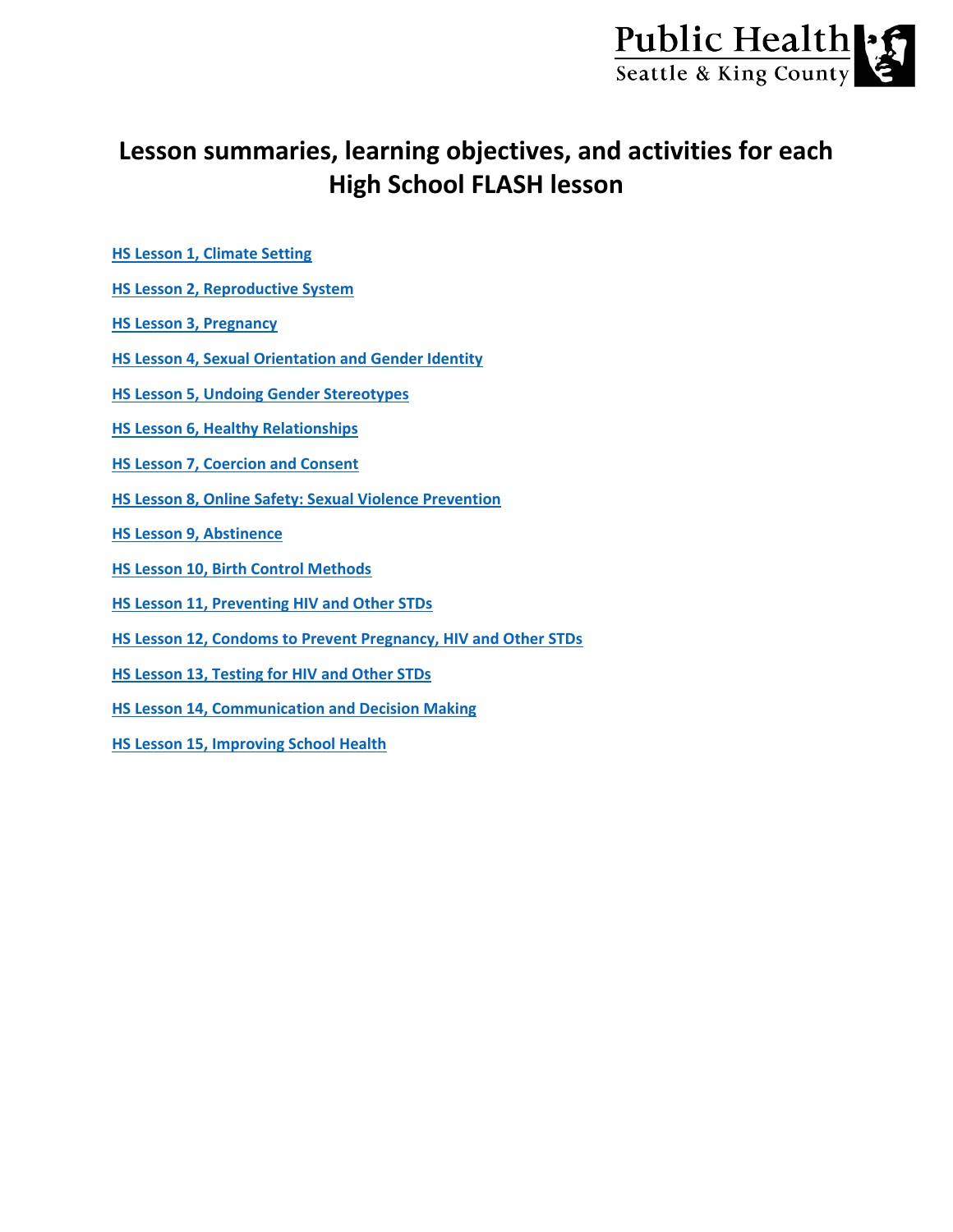#### <span id="page-1-0"></span>**High School FLASH Lesson 1, Climate Setting**

#### **Summary**

The climate-setting lesson begins by reviewing the FLASH Bill of Rights and collaboratively developing ground rules to ensure a climate of safety and respect. Students participate in a 4 Corners exercise to engage in FLASH prevention messages. The teacher leads the class in developing anonymous questions, which will be answered throughout the rest of unit. The lesson concludes with homework expectations, focusing on the role of family homework as an avenue to promote family communication about these topics.

## **Student Learning Objectives**

The student will be able to …

- 1. List classroom ground rules that promote safety and respect.
- 2. Analyze factors that influence the decision to abstain from sex.
- 3. Analyze factors that influence the use of condoms and birth control.
- 4. Support others to make positive and healthy decisions about abstinence, birth control, condoms and relationships.

#### **Activity Outline**

- Warm up
- Introduce FLASH
- Set classroom expectations
- 4 Corner exercise
- Anonymous questions
- Homework expectations
- Exit ticket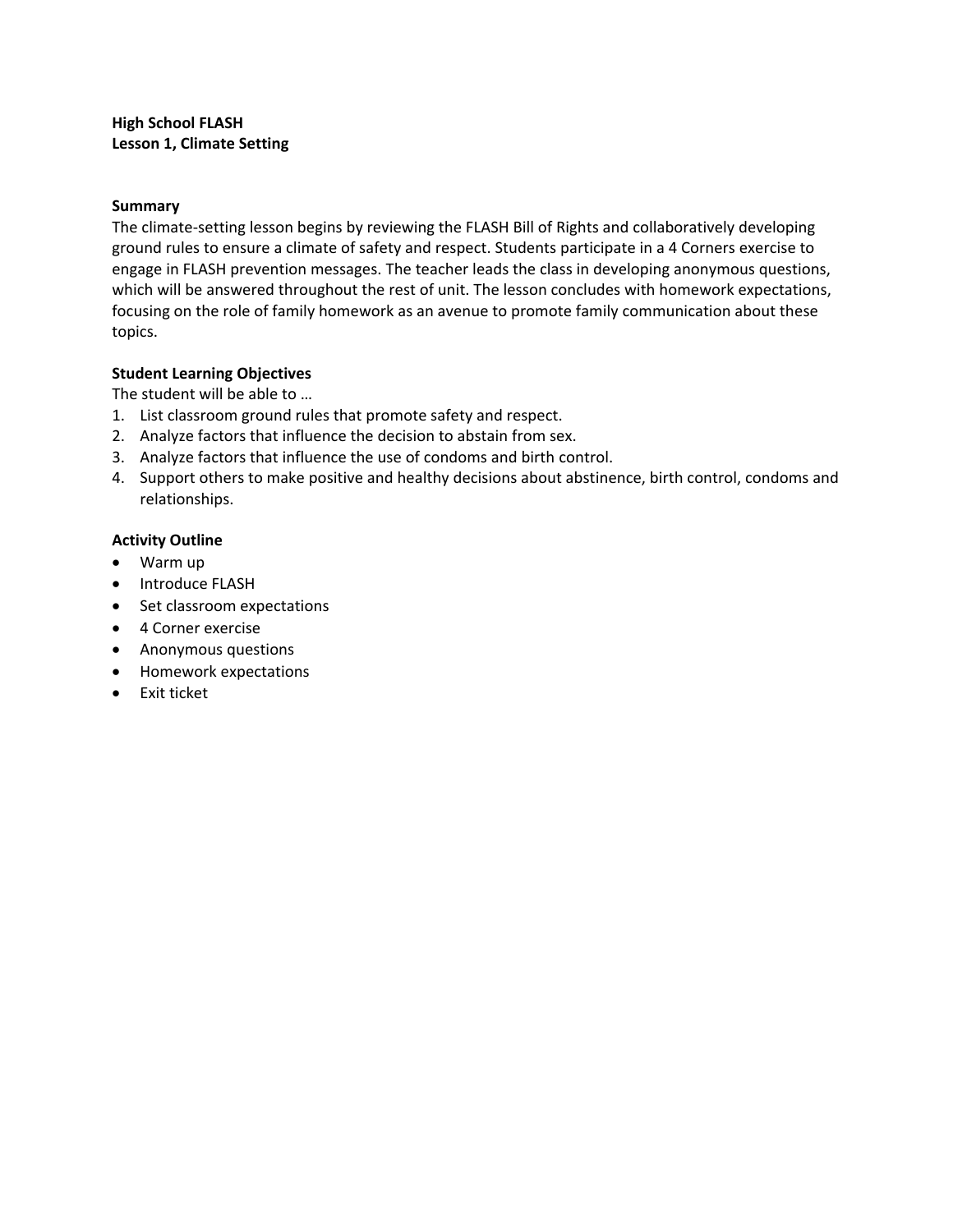# <span id="page-2-0"></span>**High School FLASH Lesson 2, Reproductive System**

#### **Summary**

Using visuals, the teacher describes the external and internal reproductive organs, while students follow on their worksheets. The teacher also describes the main components of the sexual response system. The class concludes by identifying organs and structures with similar roles.

#### **Student Learning Objectives**

The student will be able to …

- 1. Name the parts of the human reproductive system.
- 2. Describe the path of an egg during the menstrual cycle.
- 3. Describe the path of a sperm during ejaculation.
- 4. Recognize that there is a wide range of normal anatomy.
- 5. Name the 3 main components of sexual response.

#### **Activity Outline**

- Warm up
- Purpose of lesson
- Describe reproductive organs
- Define sexual response terminology
- Wrap up lesson
- Assign homework
- Exit ticket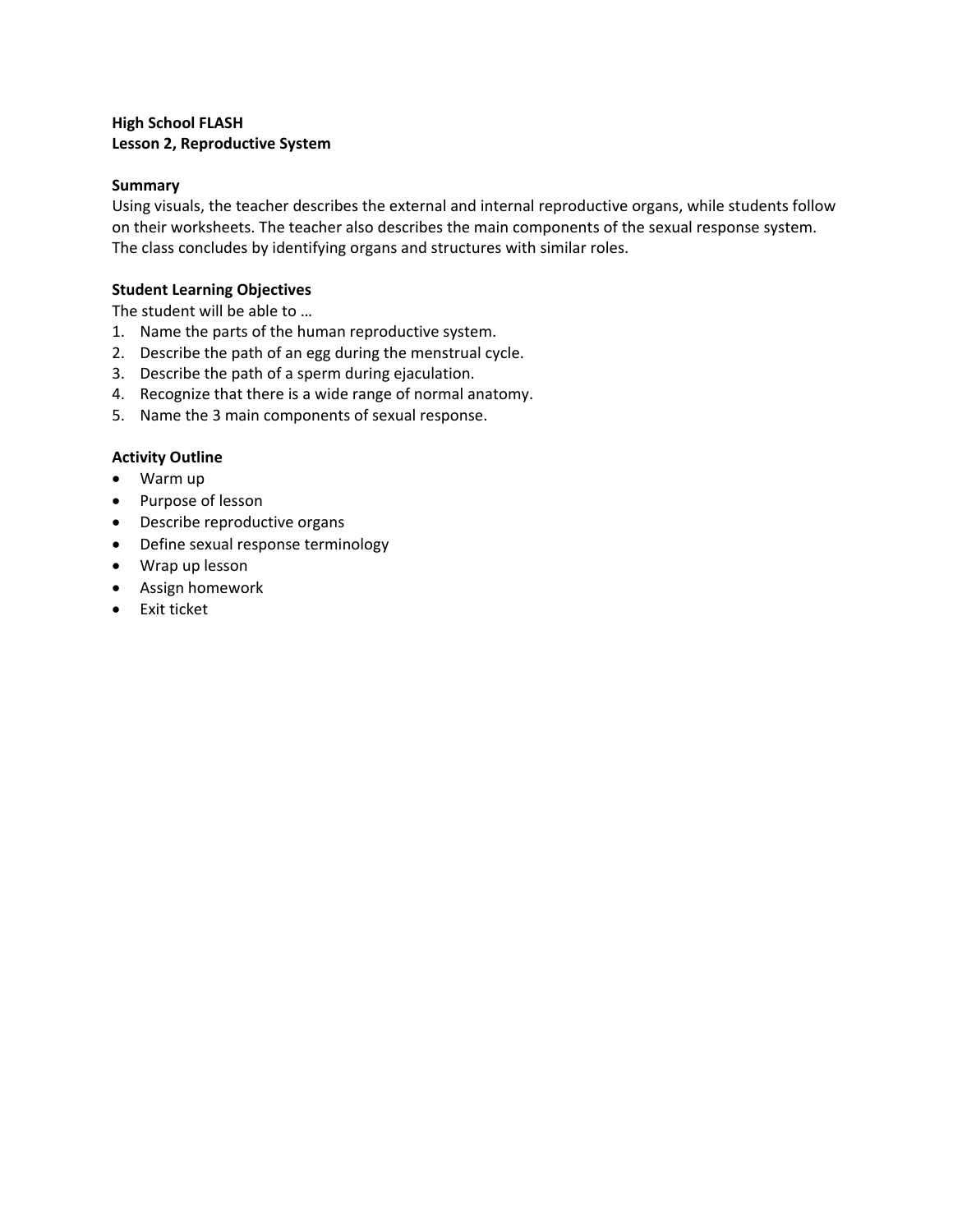# <span id="page-3-0"></span>**High School FLASH Lesson 3, Pregnancy**

#### **Summary**

The teacher uses visuals to describe the main processes related to pregnancy. The class brainstorms the early signs of pregnancy and discusses local pregnancy testing resources. The lesson concludes with a game to review content.

#### **Student Learning Objectives**

The student will be able to …

- 1. Identify the laws related to reproductive and sexual health care services.
- 2. Describe the signs of pregnancy.
- 3. Describe prenatal practices that can contribute to or threaten a healthy pregnancy.
- 4. Access medically accurate information about pregnancy, pregnancy options and prenatal care services.

- Warm up
- Purpose of lesson
- Process of conception
- Early signs of pregnancy and testing
- 9 Months of pregnancy
- Review game
- Assign homework
- Exit ticket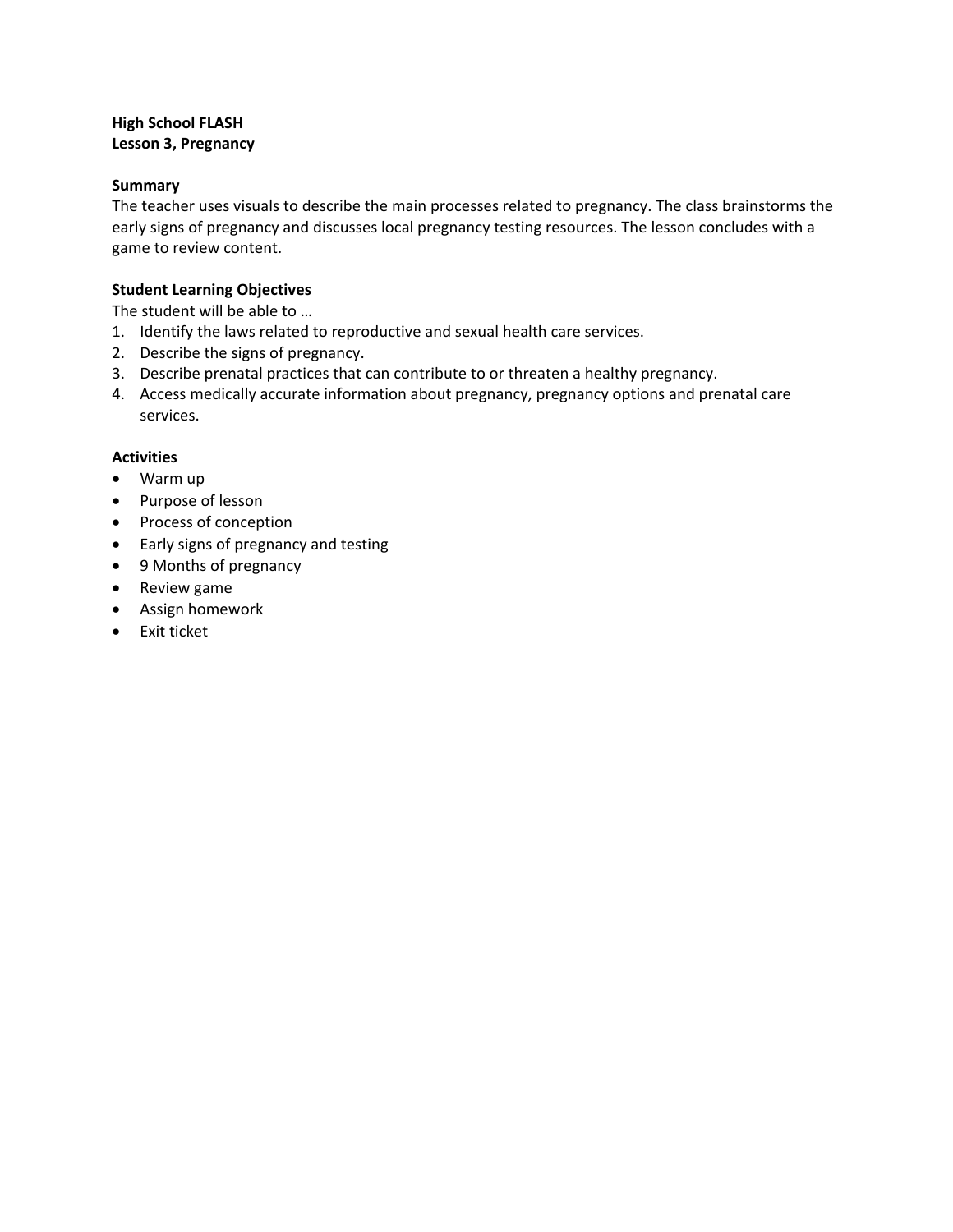# <span id="page-4-0"></span>**High School FLASH Lesson 4, Sexual Orientation and Gender Identity**

## **Summary**

Students differentiate between assigned sex, sexual orientation, sexual behavior and gender identity by matching definition strips to terms on papers hung around the room. Next, they view a short video that illustrates the ways society places expectations on people to be heterosexual. The teacher leads a class discussion to follow up, covering the ways that these expectations and pressures can be harmful to all people. Finally, students analyze a fictional advice column and apply the content they have covered in class by analyzing the response and offering their own advice.

## **Student Learning Objectives**

The student will be able to …

- 1. Differentiate between assigned sex, sexual orientation and gender identity.
- 2. Summarize ways that society places expectations on people to be heterosexual, cisgender, and to conform to gender norms.
- 3. Summarize ways to show courtesy and respect for others whose aspects of sexuality are different from one's own.

- Warm up
- Purpose of lesson and tone
- Definitions activity
- Video and discussion
- Advice column
- Assign homework
- Exit ticket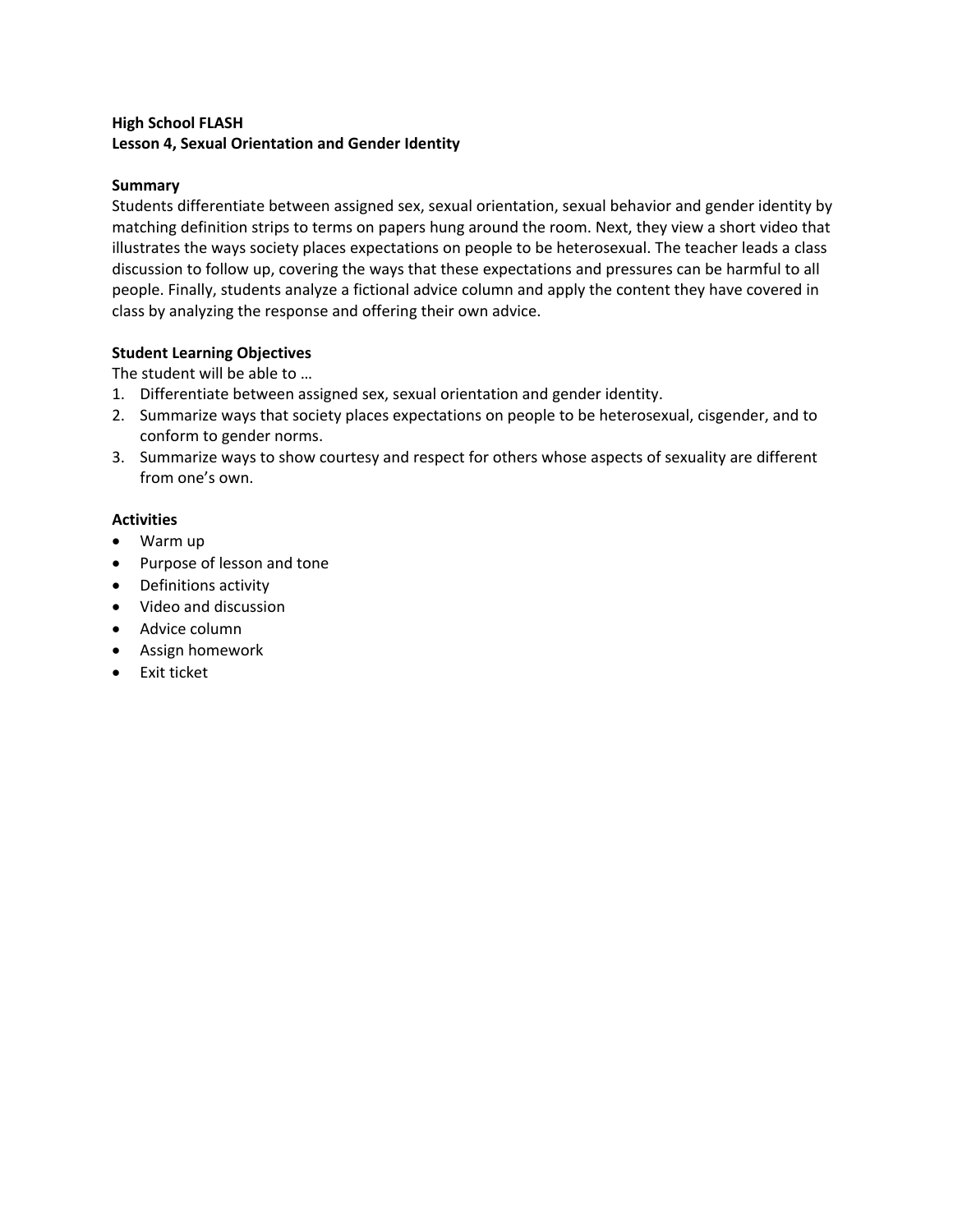# <span id="page-5-0"></span>**High School FLASH Lesson 5, Undoing Gender Stereotypes**

#### **Summary**

Students begin by defining the word stereotype, and then complete a "gender box" activity in which they identify stereotypes and expectations placed on people because of their gender. Afterward, students analyze the pressures placed on people to conform to these expectations, including the role of harassment and homophobia. Students complete a scenario activity to identify ways these stereotypes and expectations influence people's real-life behaviors. They conclude by challenging the stereotypes and identifying healthier options. After the lesson, the teacher administers a *Sexual Attitudes Survey*, the results of which will be shared during *Lesson 7: Coercion and Consent*.

#### **Student Learning Objectives**

The student will be able to …

- 1. Analyze the influence of friends, family, media, society and culture on the expression of gender.
- 2. Analyze how peers and perceptions of norms influence healthy and unhealthy behaviors and relationships.
- 3. Name at least one way in which gender stereotypes may limit one's ability to make healthy

- Warm up
- Introduce lesson
- Define stereotypes
- Gender box brainstorm
- Analyze gender pressure
- Scenario activity
- Sexual attitudes survey
- Assign homework
- Exit ticket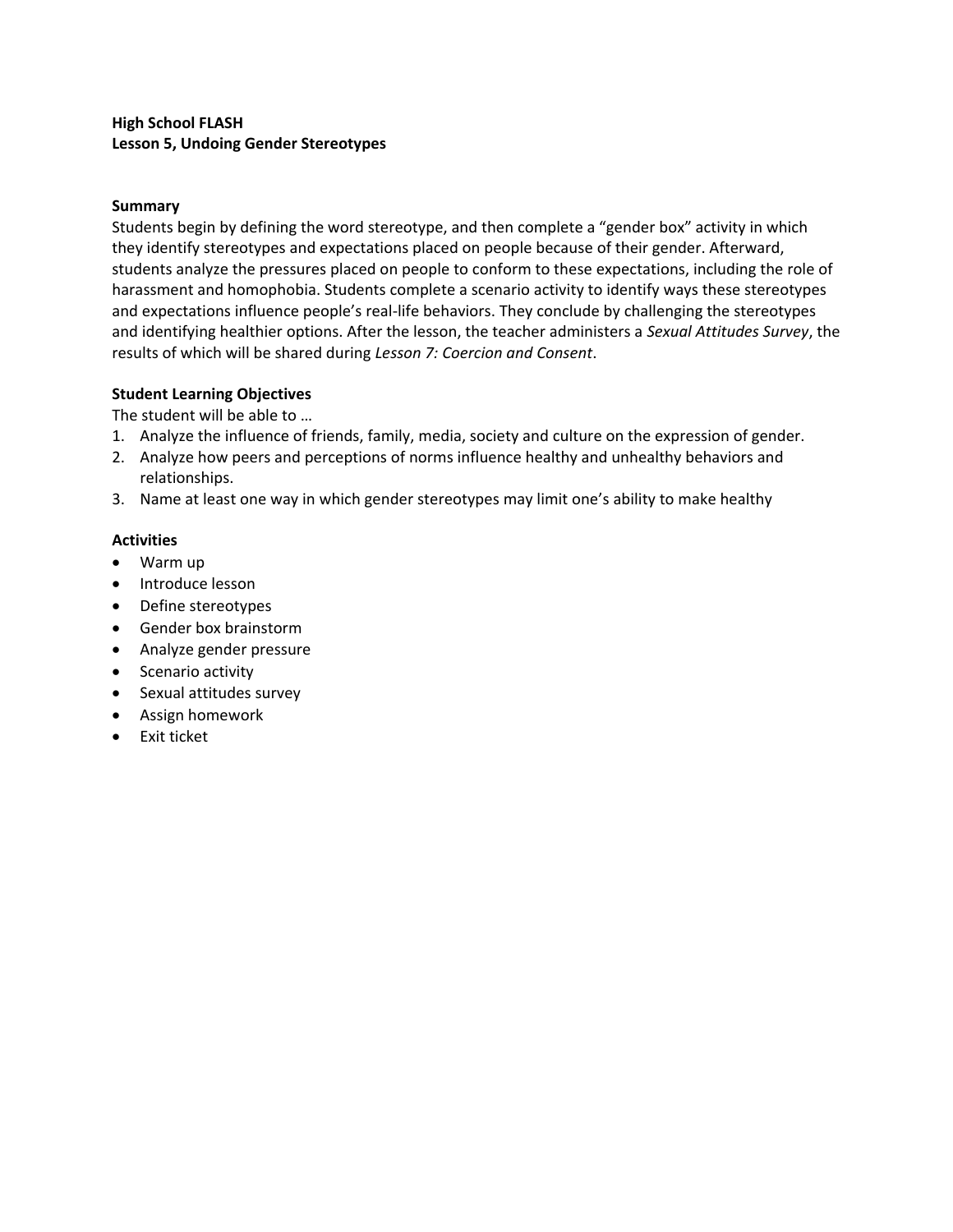# <span id="page-6-0"></span>**High School FLASH Lesson 6, Healthy Relationships**

## **Summary**

The lesson begins with students identifying how they want to be treated by a girlfriend or boyfriend. They then review the signs of healthy, unhealthy and abusive relationships, and practice identifying these signs in two relationship vignettes. The lesson concludes with student volunteers acting out a communication skills demonstration, while the rest of the class offers advice to the actors, applying the skills learned in the lesson.

## **Student Learning Objectives**

The student will be able to …

- 1. Summarize the qualities of a healthy dating relationship.
- 2. Demonstrate effective strategies to avoid or end an unhealthy relationship.
- 3. Demonstrate effective communication strategies to prevent, manage or resolve interpersonal conflicts.

- Warm up
- Introduce lesson
- Lead group activity
- Analyze scenarios
- Communication skills demonstration
- Assign homework
- Exit Ticket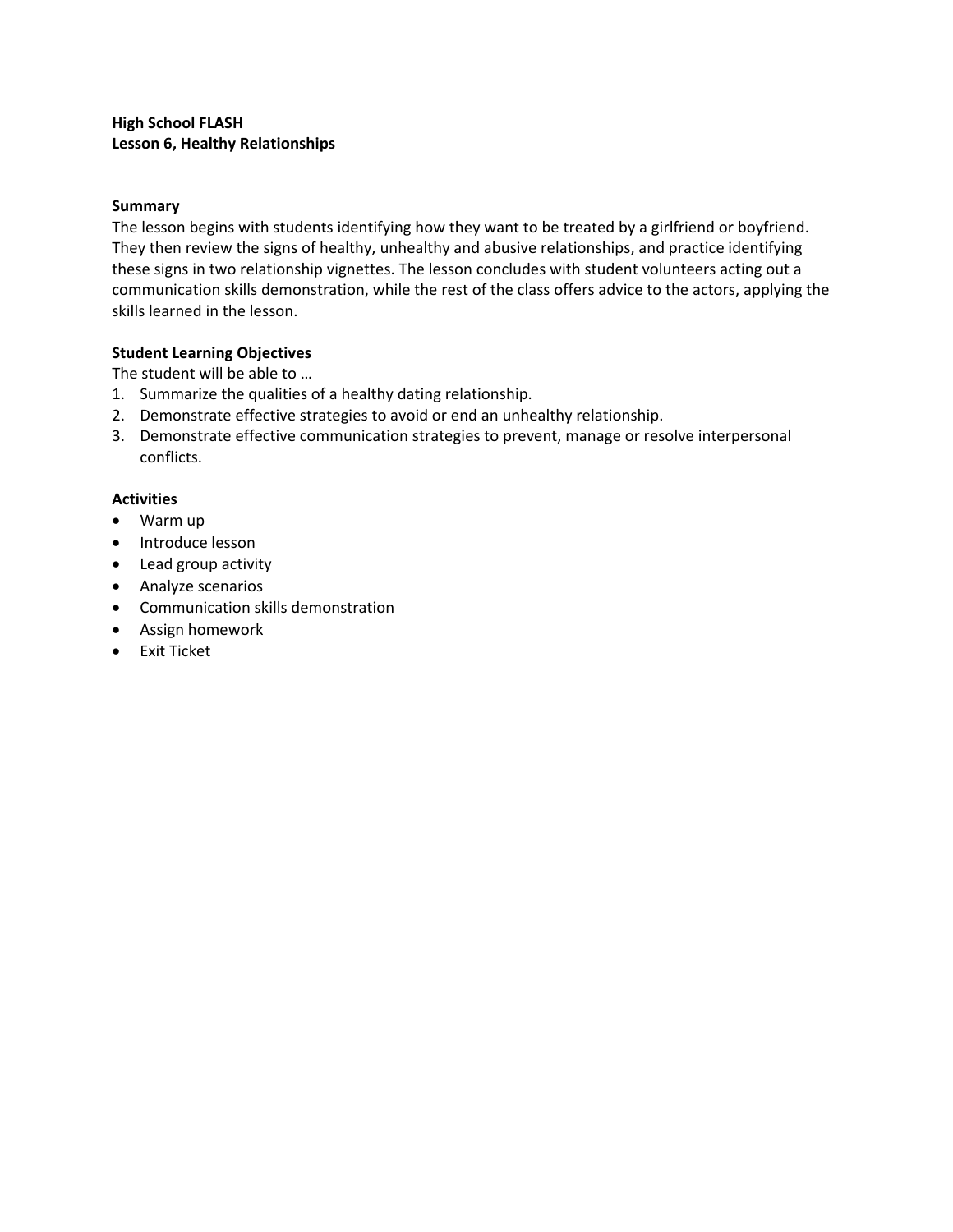# <span id="page-7-0"></span>**High School FLASH Lesson 7, Coercion and Consent**

#### **Summary**

Students review the results of the *Sexual Attitudes Survey* from Lesson 5 in order to set social norms that do not support sexual violence. The teacher then leads a class discussion to generate definitions of sexual assault, coercion and consent, followed by a discussion about the potential problems caused by power imbalances and age differences. Students conclude by working on scenarios in small groups, determining if consent is or is not present.

#### **Student Learning Objectives**

The student will be able to …

- 1. Define sexual consent and explain its implications for sexual decision making.
- 2. Analyze techniques that are used to coerce or pressure someone to have sex.
- 3. Describe potential impacts of power differences within sexual relationships.
- 4. Explain why it is an individual's responsibility to verify that all sexual contact is consensual.
- 5. Summarize why individuals have the right to refuse sexual contact.
- 6. Explain why it is wrong to trick, threaten, or coerce another person into having sex.

- Warm up
- Purpose of lesson
- Share survey results
- Define terms
- Review laws
- Discuss power and age differences
- Facilitate scenarios activity
- Summarize
- Assign homework
- Exit ticket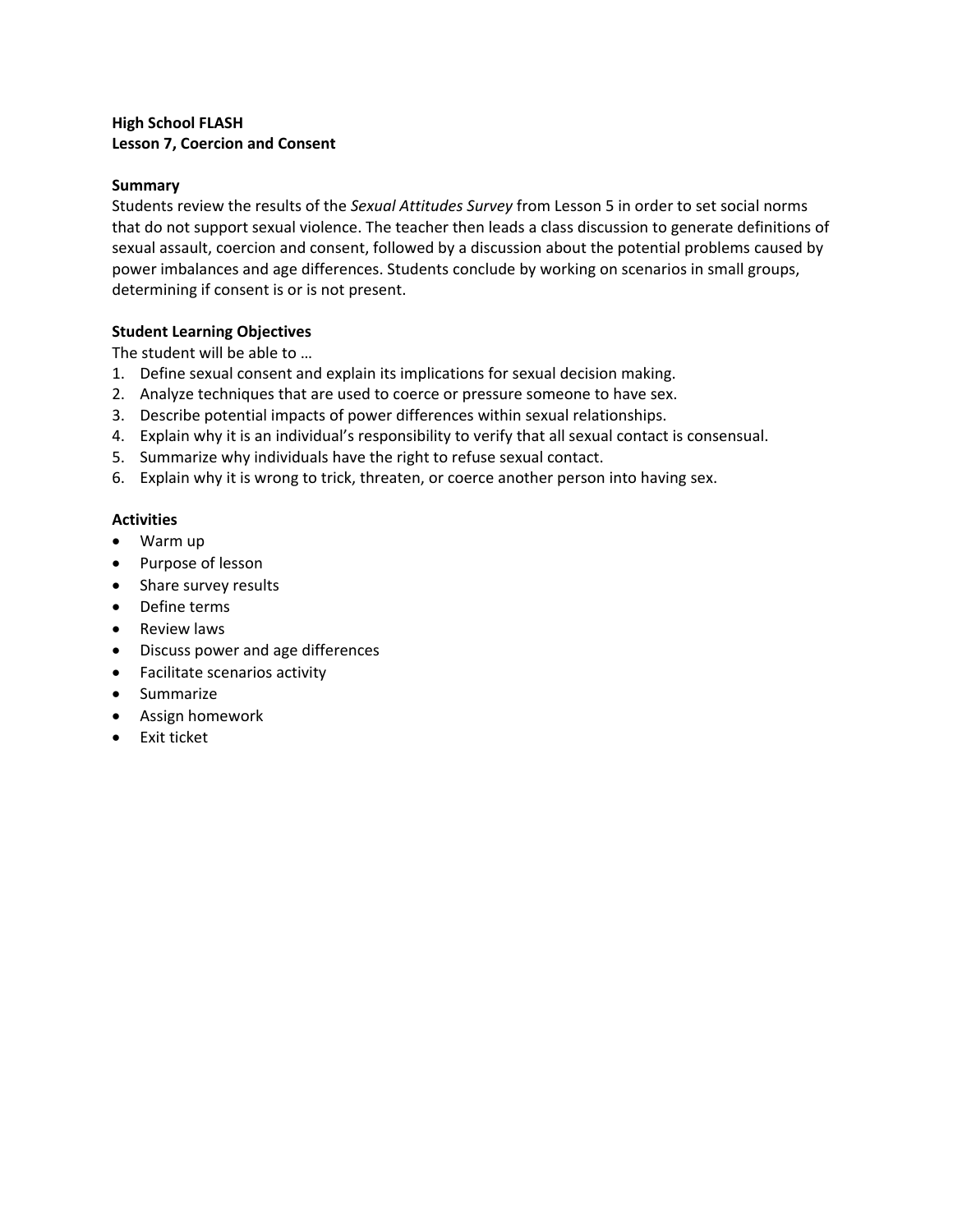# <span id="page-8-0"></span>**High School FLASH Lesson 8, Online Safety: Sexual Violence Prevention**

# **Summary**

Students brainstorm online and digital technology resources used by teens, and what those resources are used for. They evaluate their brainstorm to determine the potentially positive and negative roles of technology and social media. The teacher leads a discussion about sexual violence, specifically as it relates to technology, and then students use a research-based list of "online behaviors to avoid" to identify risky behaviors in a series of scenarios involving online communication.

## **Student Learning Objectives**

The student will be able to …

- 1. Evaluate the potentially positive and negative roles of technology and social media in relationships.
- 2. Describe strategies to use social media safely, legally and respectfully.
- 3. Analyze the effect of technology on personal and community sexual health practices and behaviors.

- Warm up
- Introduce lesson / technology brainstorm
- Evaluate brainstorm
- Discuss sexual violence
- Scenarios activity
- Assign homework
- Exit ticket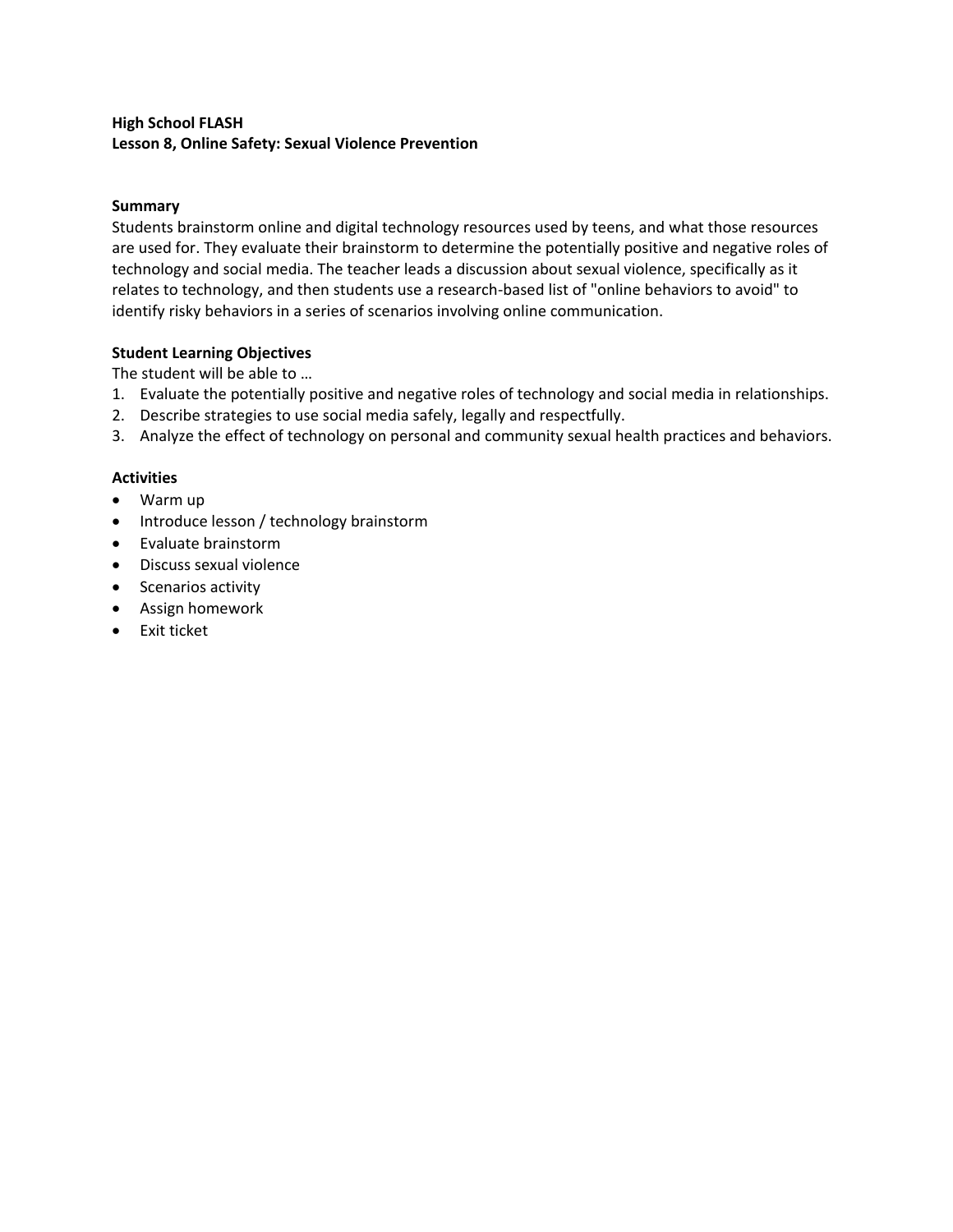## <span id="page-9-0"></span>**High School FLASH Lesson 9, Abstinence**

#### **Summary**

Students define abstinence and learn the steps to refusing effectively. In small groups, they practice using refusal skills and observe their peers modeling effective refusal skills.

#### **Student Learning Objectives**

The student will be able to …

- 1. Define abstinence.
- 2. Demonstrate effective use of refusal skills.
- 3. Analyze influences that may have an impact on deciding to be abstinent.

- Warm up
- Definition of abstinence
- Refusal skills
- Refusal skills scenarios large group
- Refusal skills scenarios small group
- Assign homework
- Exit ticket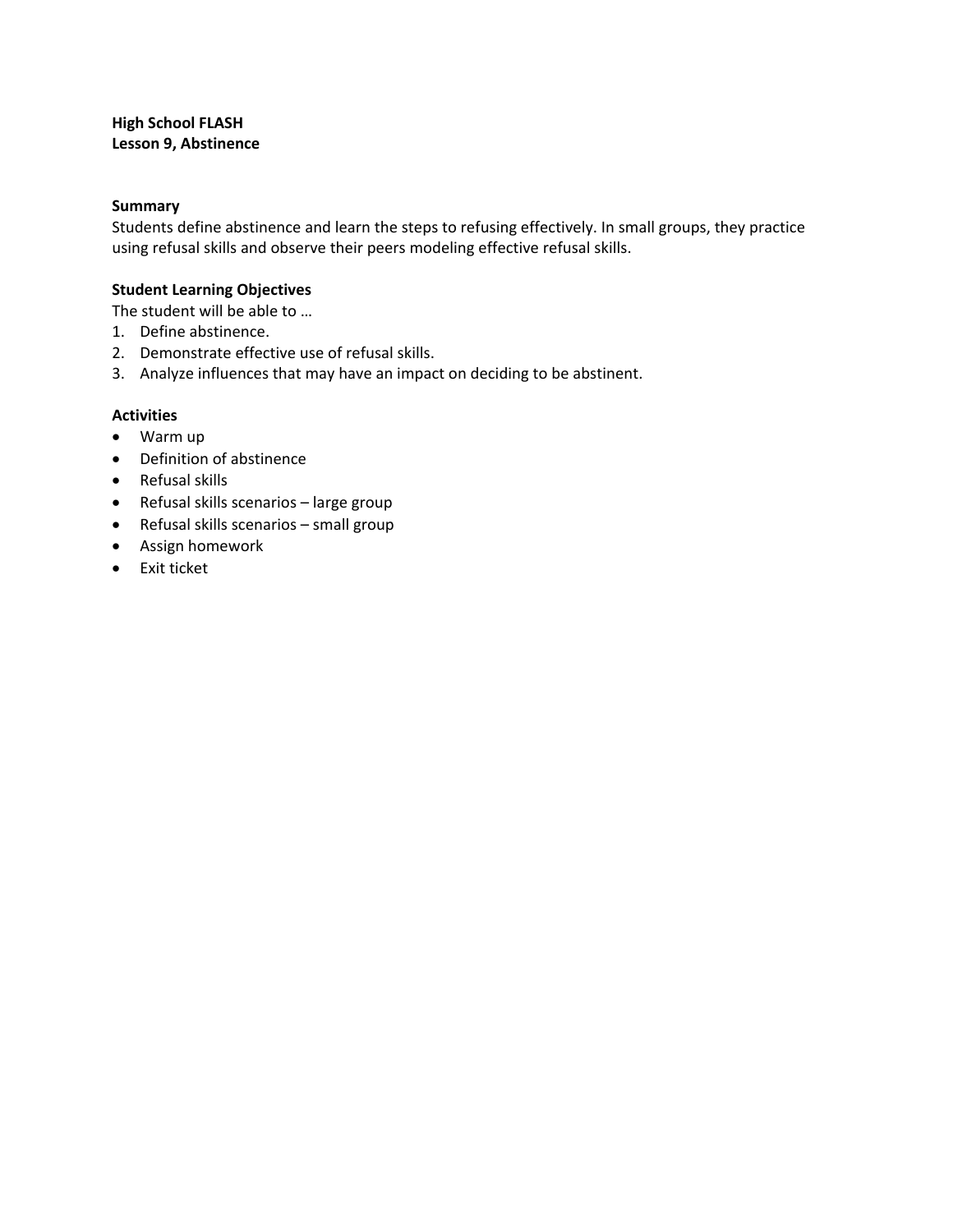## <span id="page-10-0"></span>**High School FLASH Lesson 10, Birth Control Methods**

#### **Summary**

Small groups are each assigned to write a commercial for a different method of birth control, using *Birth Control Fact Sheets* for reference. The small groups take turns performing their 2- minute commercial for the class, while observers identify two important points about each method on the *Commercial Watchers Worksheet*. The class summarizes main points after each commercial. The lesson concludes by having students evaluate the "best method," justifying their conclusions with accurate medical information.

#### **Student Learning Objectives**

The student will be able to …

- 1. Summarize how to prevent pregnancy and STDs.
- 2. Summarize the importance of using birth control and condoms correctly and consistently.
- 3. Explain the value of using condoms at the same time as another form of birth control.
- 4. Explain the importance of contraceptive counseling and services if having vaginal sex.
- 5. Define emergency contraception and how it works.
- 6. Identify the laws related to getting birth control and STD services.
- 7. Know how to access medically-accurate information about birth control and condoms.
- 8. Evaluate the effectiveness of using condoms and birth control in preventing pregnancy and the spread of STDs and HIV.

- Warm up
- Purpose of lesson
- Birth control effectiveness exercise
- Birth control commercials and wrap-up
- Assign homework
- Exit ticket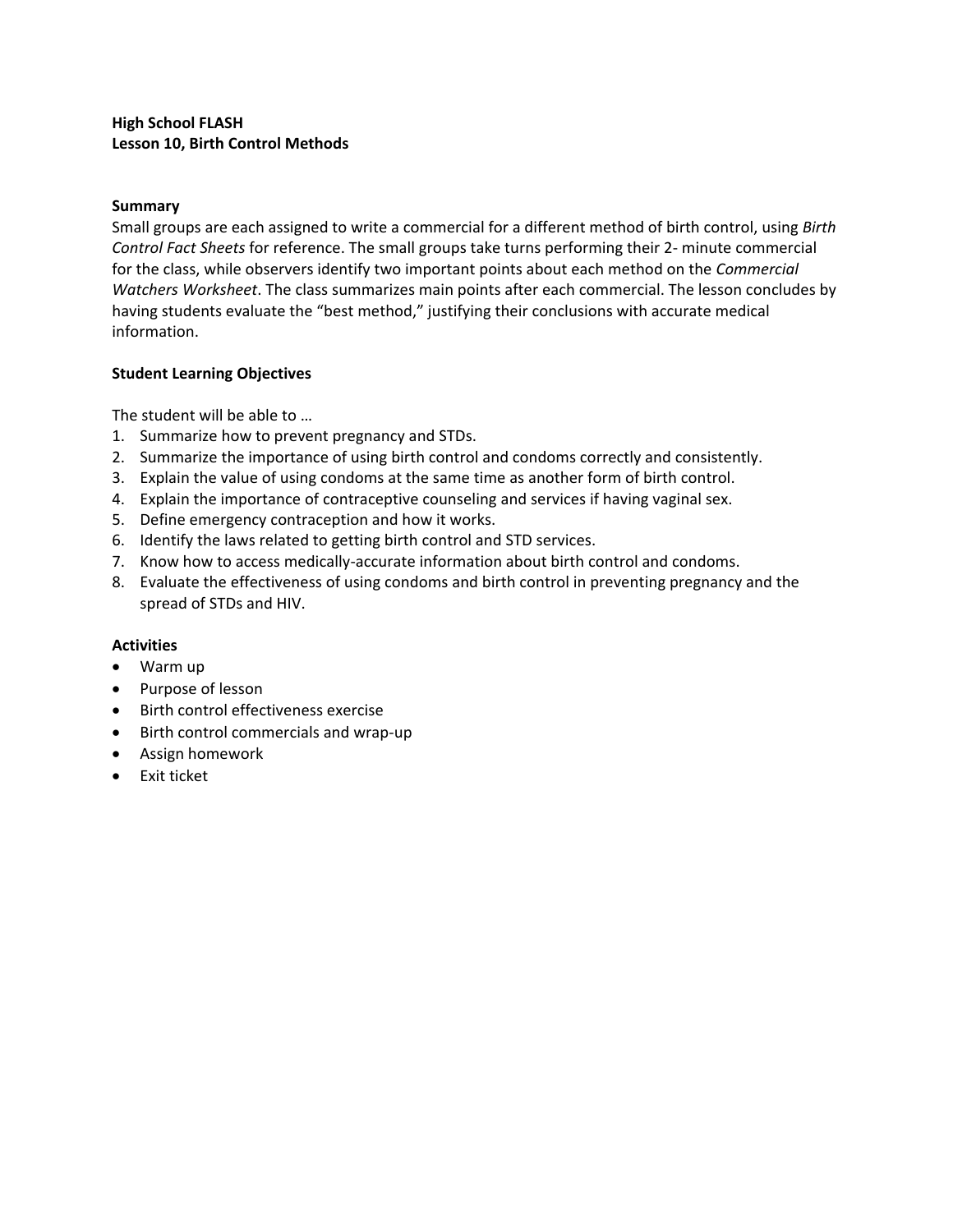# <span id="page-11-0"></span>**High School FLASH Lesson 11, Preventing HIV and Other STDs**

## **Summary**

Students complete sentence stems on graffiti sheets to learn key concepts about STDs, including transmission, consequences and prevention. The teacher leads a condom demonstration exercise so students can learn the steps to using a condom correctly. The lesson concludes with students setting personal goals that will help them avoid getting or giving an STD.

#### **Student Learning Objectives**

The student will be able to …

- 1. Describe common symptoms of and treatments for STDs, including HIV.
- 2. Explain the importance of STD and HIV testing and counseling if sexually active.
- 3. Describe the steps to using a condom correctly.
- 4. Develop a plan to attain a personal goal to avoid or reduce the risk of contracting an STD.
- 5. Make a commitment to practice healthy sexual behaviors.

- Warm up
- Purpose of lesson
- Graffiti sheet activity
- Condom demonstration
- Journaling activity
- Assign homework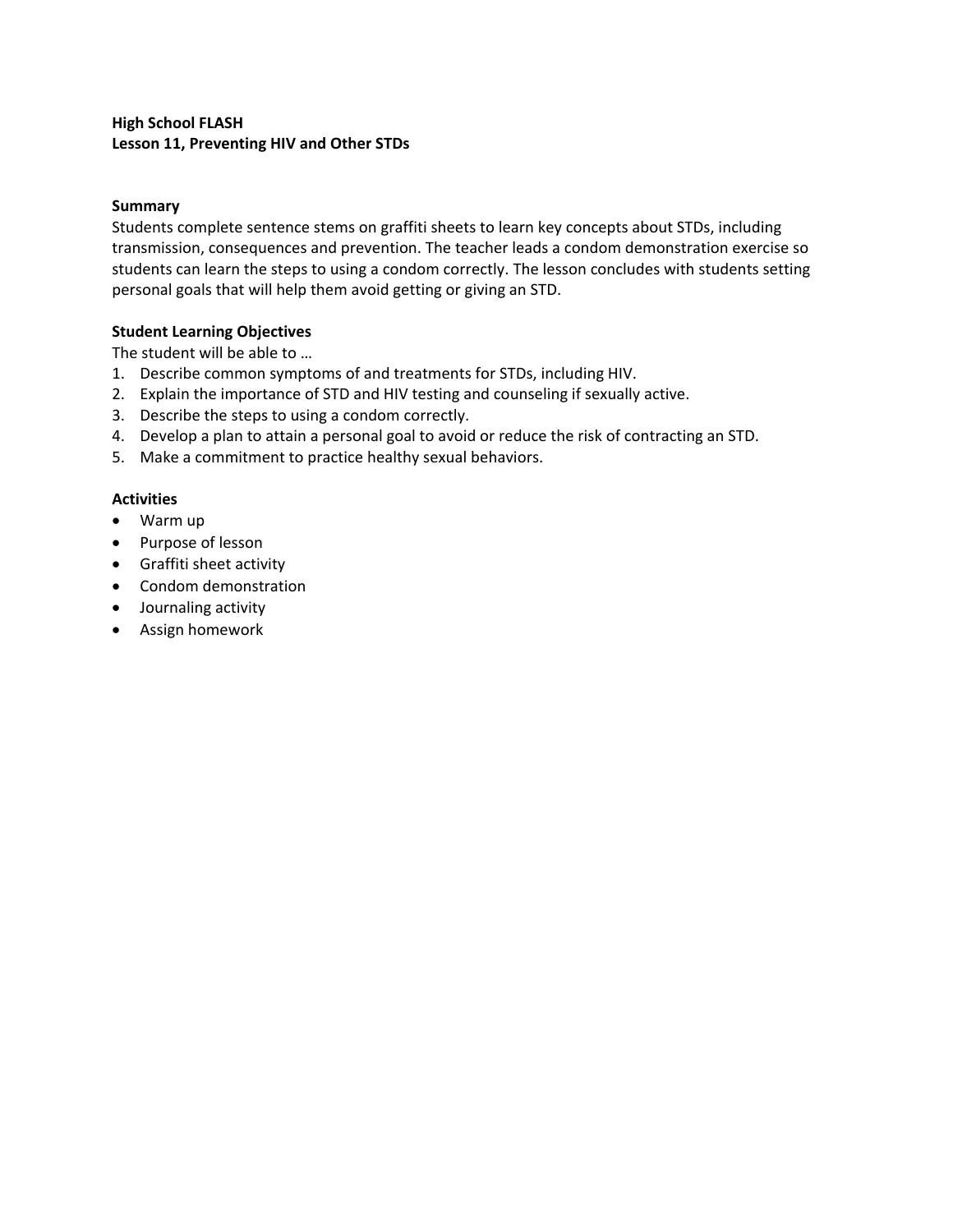# <span id="page-12-0"></span>**High School FLASH Lesson 12, Condoms to Prevent Pregnancy, HIV and Other STDs**

# **Summary**

This lesson begins with a brief overview of HIV and other STDs, focusing on prevention, transmission, symptoms and consequences. Students then brainstorm reasons someone might not use condoms, and solutions to those problems. They also brainstorm a list of the benefits of condoms. The teacher then demonstrates correct condom use to the class, and students have the opportunity to practice correct condom use skills.

## **Student Learning Objectives**

The student will be able to …

- 1. Summarize how HIV is transmitted.
- 2. Summarize the importance of using condoms consistently and correctly to reduce the risk of pregnancy and HIV/STD infection.
- 3. Describe the steps to using a condom correctly.

- Warm up
- Purpose of lesson and HIV/STD overview
- Brainstorm condom barriers, solutions and benefits
- Discuss effectiveness of condoms
- Demonstration and practice of condoms
- Summarize
- Assign homework
- Exit Ticket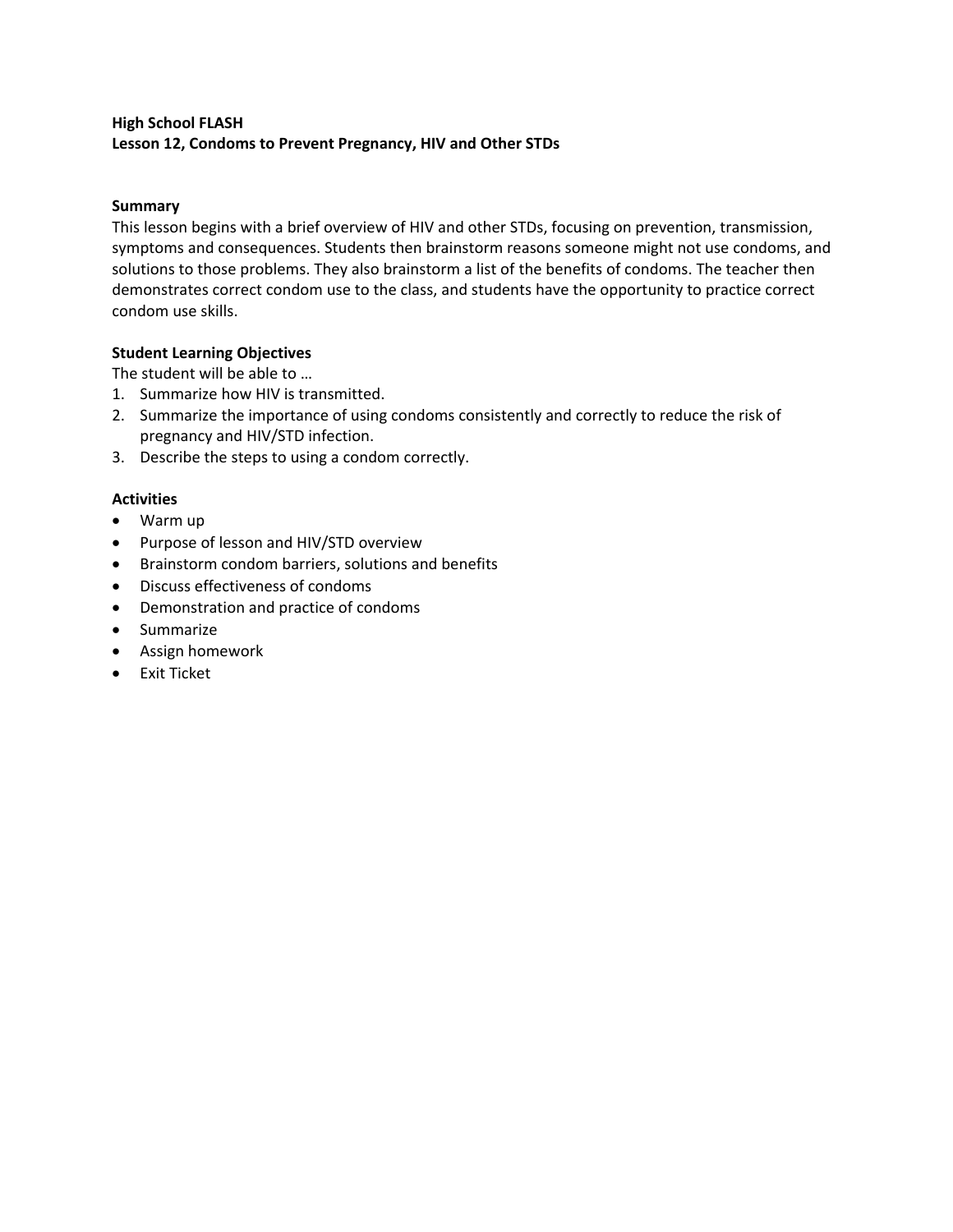# <span id="page-13-0"></span>**High School FLASH Lesson 13, Testing for HIV and Other STDs**

#### **Summary**

In this lesson, students do Internet research to learn about testing for HIV and other STDs in their community. Based on their findings, they write advice to fictional students to help build skill and comfort in getting an STD test.

# **Student Learning Objectives**

The student will be able to …

- 1. Access valid and reliable information about local STD and HIV testing and treatment services.
- 2. Explain the importance of testing for STDs, including HIV, if sexually active.
- 3. Advocate for sexually active youth to get testing and treatment for STDs including HIV.
- 4. Use strategies to overcome barriers to testing for STDs, including HIV.

- Warm up
- Purpose of lesson and HIV review quiz
- Research local testing resources
- Writing advice about STD testing
- Assign homework
- Exit ticket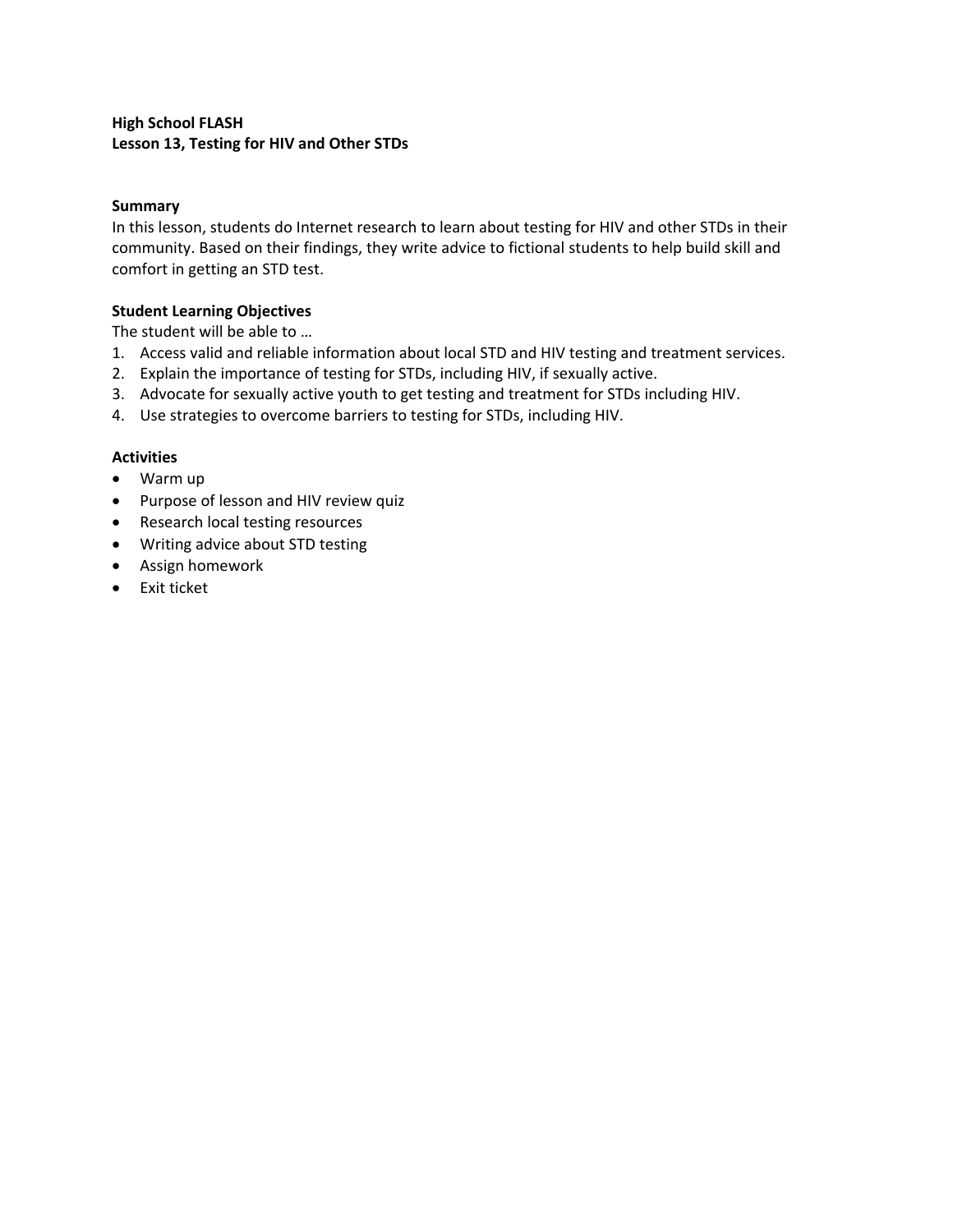# <span id="page-14-0"></span>**High School FLASH Lesson 14, Communication and Decision Making**

## **Summary**

Students review communication skills covered in previous lessons, and read a list of gist-based statements about sexual health derived from material covered throughout the FLASH curriculum. Students then work individually, in small groups, and finally as a whole class to use their communication skills and gist-based statements to make and communicate sexual health- related decisions. They express support for their peers' effective use of communication skills, reinforcing healthy norms and increasing self-efficacy.

## **Student Learning Objectives**

The student will be able to …

- 1. Demonstrate effective communication skills to promote sexual health and healthy relationships.
- 2. Choose a healthy alternative when making a sexual health-related decision.
- 3. Apply a decision-making model to various situations relating to sexual health.

- Warm up
- Introduce lesson
- Introduce communication and refusal skills
- Communication skills activity
- Summarize
- Assign homework
- Exit ticket